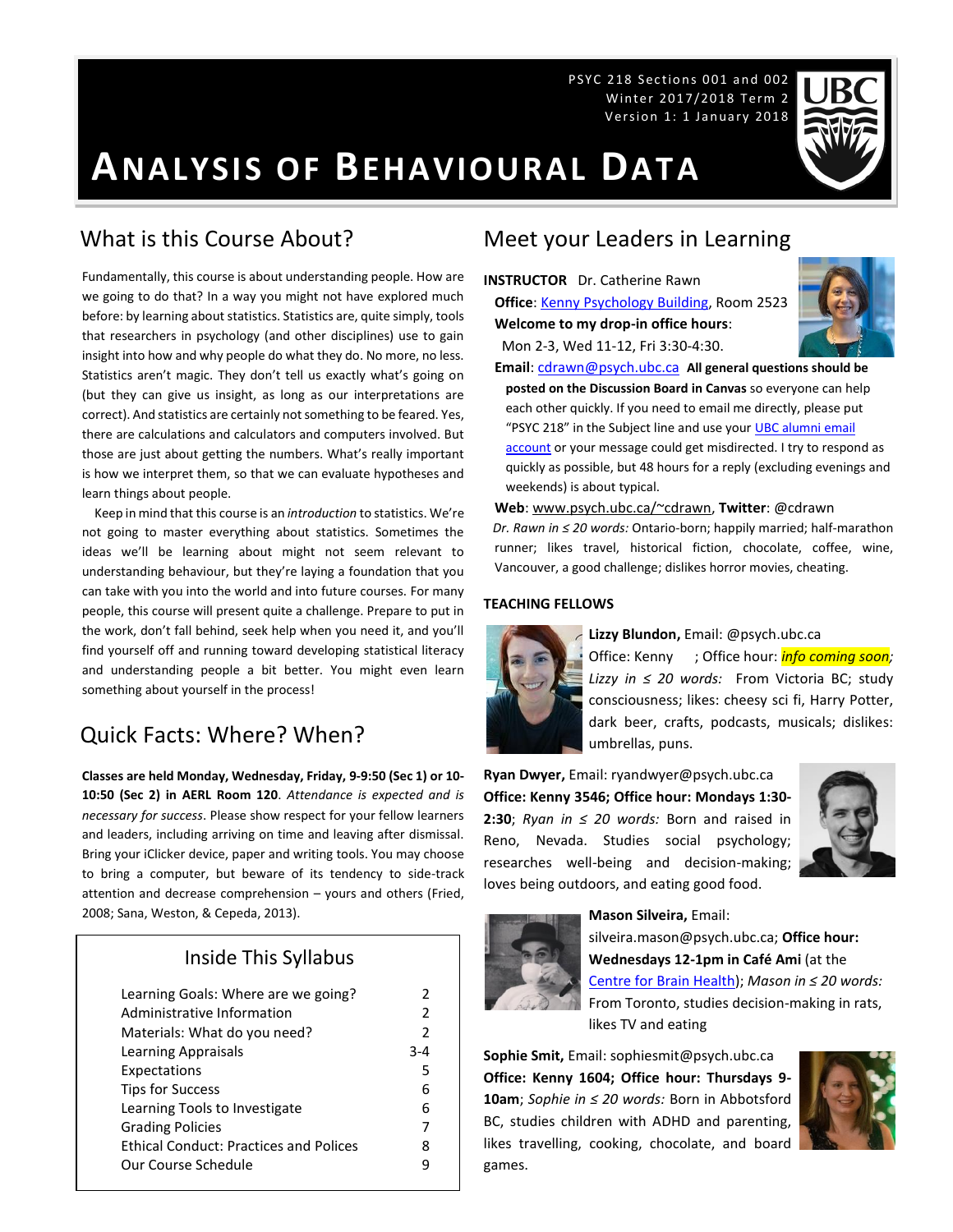# Learning Goals: Where are We Going?



I designed this course with specific goals in mind to keep all of us focused throughout the term. By the end of this course, you should be able to...

- 1. Compare and contrast descriptive statistics, inferential statistics, and the *New Statistics*.
- 2. Calculate, by hand and using computer software, a variety of statistics commonly used in psychology (e.g., correlation, regression, z-scores, *t*-tests).
- 3. Choose and apply the appropriate statistic to analyze a dataset, when provided with a study's design and a researcher's purpose.
- 4. Interpret what the statistics you calculate mean about the data and the hypothesis.
- 5. Evaluate others' interpretations of statistical analyses.
- 6. Explain and execute the process of a hypothesis test.
- 7. Explain the (limited!) meaning of "statistical significance."
- 8. Discuss the strengths and weaknesses of various statistical tests, and the NHST framework broadly.
- 9. Define and discuss the relationships among major statistical concepts (e.g., alpha, effect size, power, sample size).
- 10. Appreciate the value of developing statistical literacy.

**INTEGRATION OF COURSE IN CURRICULUM** This course requires successful completion of Psyc 217 Research Methods and declaring a major in Psychology, Cognitive Systems, or Speech Sciences. It is a requirement for the BA Psychology major, and is a prerequisite for Honours and Psyc 359 (advanced statistics).

**A NOTE ON WITHDRAWING** This is an intense course. If you find yourself unable to handle the demand at this time, I encourage you to talk to me. Withdrawal from this course without record of the course on your transcript must occur before **18 January 2016**, or before **15 February 2016** for withdrawal with a standing of "W" on your transcript.

# Materials: What Do You Need?

You'll need 6 materials to set yourself up for success.

**1. TEXTBOOK** Nolan, S. A., & Heinzen, T. E. (2016). *Essentials of Statistics for the Behavioural Sciences,* **(3 rd Ed.).** New York, NY: Worth. The looseleaf and ebook versions are available from the bookstore, and come with access to the (optional) Launchpad study tool. Other options are available directly [from the publishe](https://store.macmillanlearning.com/ca/product/Essentials-of-Statistics-for-the-Behavioral-Sciences/p/1464107777?searchText=Essentials%26%23x20%3bof%26%23x20%3bStatistics%26%23x20%3bfor%26%23x20%3bthe%26%23x20%3bBehavioral%26%23x20%3bSciences)r's website.

**2. LAB GUIDE** Cuttler, C. (2014). *A student guide to SPSS* **(2nd Edition), including download code for SPSS Student Version 22.** This guide is available to purchase as an ebook from <http://www.kendallhunt.com/cuttler/> or in physical form at the bookstore. Note: the older edition will not be helpful as it refers to an older edition of the SPSS software.

The Cuttler lab guide will be indispensable when it comes to completing the assignments throughout this course. Install SPSS on your computer ASAP as some students have had problems installing it in the past. If you choose to access SPSS some other way and/or in some other version, *do not expect us to be able to help you with it.*

**3. BASIC CALCULATOR** Bring a basic, non-programmable calculator to every class and to all exams. It should be able to do squares and square roots; that's the fanciest calculation ability you'll need (e.g., simple Casio is \$9.95 at Staples.)

**4. CANVAS COURSE WEBSITE** [canvas.ubc.ca.](https://canvas.ubc.ca/) Keep organized here. Find **learning objectives before** and **PowerPoint slides after class**, **discussion threads**, **weekly announcements**, forms, **submit assignments,** view your **grades**, calendar, and links and instructions for all other websites**. Rather than emailing questions to the teaching team, please post your questions in the discussion threads here.** Log in often using your CWL.

**5. COGLAB 5.0 ACCESS [Note Jan 1: Please wait until I confirm this site is correct.]** An access code for CogLab 5.0 is available at the following website: [http://www.nelsonbrain.com/shop/isbn/9781285461083.](http://www.nelsonbrain.com/shop/isbn/9781285461083) Then, once you have an access code, use the instructions on Canvas to register in our course on CogLab. Please use the same first and last name as your official UBC registration.

**6. iClicker.** Communicate and engage during class using an iClicker. Questions and polls will be integrated into every class. Physical iClickers can be purchased at the bookstore, used or new. You must REGISTER YOUR iClicker *on our Canvas course website* to receive the points you earn in class. (Note, although there is an app version, I do not recommend using it. Former students reported being distracted by having their mobile device out on their desks.)

*SHORT ON CASH?* If you're choosing between buying food or course materials, \*please\* come see me. I have a few access codes available for people experiencing financial hardship. Note that you can also borrow a copy of the text on course reserve from Koerner library. Let me know if that's not so. SPSS is available on computers in BUCH B101 and B121, which are drop-in labs open weekdays from 8am to 10pm (doors unlocked only until 6pm). Please check the room schedules in case a class has booked the space.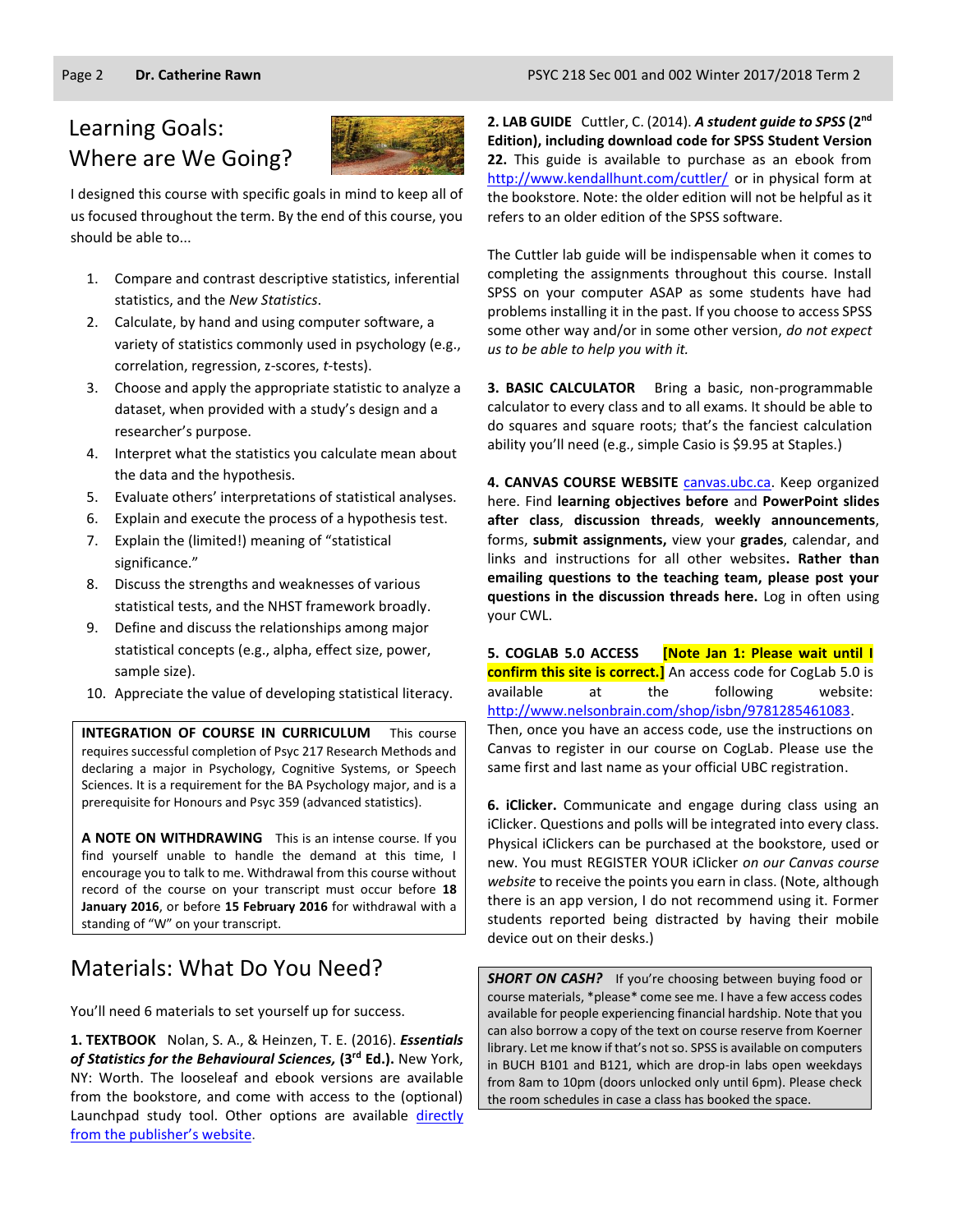

# Learning Appraisals: How Will We Know If We Have Met Our Goals?

| <b>Learning Appraisal Activity</b>   | <b>Points</b> | <b>Dates</b>                                                |
|--------------------------------------|---------------|-------------------------------------------------------------|
|                                      | to Earn       |                                                             |
| Two-Stage Tests (12% x 3)            | 36%           | Wednesdays: January 24, February 28, and March 21           |
| <b>Cumulative Final Exam</b>         | 34%           | During exam period as scheduled by registrar                |
| Assignments (4% x 6)                 | 24%           | Due on Canvas on Fridays January 26, February 16, March 16, |
|                                      |               | March 28, and Monday April 9 (Assignments $5 + 6$ combined) |
| In class participation (iClicker)    | 3%            | Continuous                                                  |
| Research Experience Component (Human | 3%            | Complete by the last day of class                           |
| <b>Subject Pool Participation)</b>   |               |                                                             |
| Points Available for you to Earn     | 100%          |                                                             |

**TWO-STAGE TESTS (3 x 12%) AND TWO-STAGE CUMULATIVE FINAL EXAM (34%)** All tests will consist of a mix of multiple-choice and short answer/calculation questions. **You will be challenged to push beyond memorization of facts and to integrate and apply course material.** Research shows greater long term retention with multiple testing—not just studying—opportunities (Roediger & Karpicke, 2006). Therefore, to best prepare you to apply course material in future related courses, **the final exam is cumulative.**

*What is a 2-Stage test?* In class, take the test on your own, then immediately get into a team and retake it together so you have the chance to discuss and debate answers. Sit near the people you want to work with, or join a group spontaneously. Individual tests will count for 90% of your test score, and team tests will count for 10%. In the rare case where an individual score is higher than that person's team score, the individual score will count for the full 100%.

*Why 2-Stage tests?* Data show this test format helps students learn and engage in courses (Gilley & Clarkston, 2014). It provides you with immediate feedback while you still remember the test questions. See my blog post for more references and a lengthier rationale: [http://ow.ly/ztdv6.](http://ow.ly/ztdv6)

**PARTICIPATION (3%)** Your participation will be evaluated in class by responding to **iClicker** questions, and outside of class by discussion on **Canvas**. At the end of the course, all points you earned via iClicker for just answering questions (participation) and getting them correct will be added together. In each class period, earn a maximum of two points by **answering at least 75% of the iClicker questions (1 point) and any one of those correctly (1 point).** To earn 3% toward your course grade, earn full marks **for at least 90% of the classes** during the term. Outside of class, meaningful engagement on **Canvas** may also be considered (e.g., if your final mark falls just below the next grade).

**RESEARCH EXPERIENCE COMPONENT (3%)** As part of this course, you will be asked to spend **three hours participating in psychology studies** through the Department of Psychology's Human Subject Pool (HSP) system. The REC is designed to help you learn more about psychology and how research is conducted by providing you with first-hand experience with psychological research. As **an alternative to participation in subject pool studies you may choose to fulfill the required REC by completing three library writing projects**, for which you read and summarize a research article; each article summary counts as one hour of research participation. Study sign-ups and details about the alternative assignment are posted on [http://psych.ubc.ca/internal/human-subject-pool/.](http://psych.ubc.ca/internal/human-subject-pool/) **The REC is worth 3% of your course grade: 1 hour of participation or 1 article summary = 1% x 3.**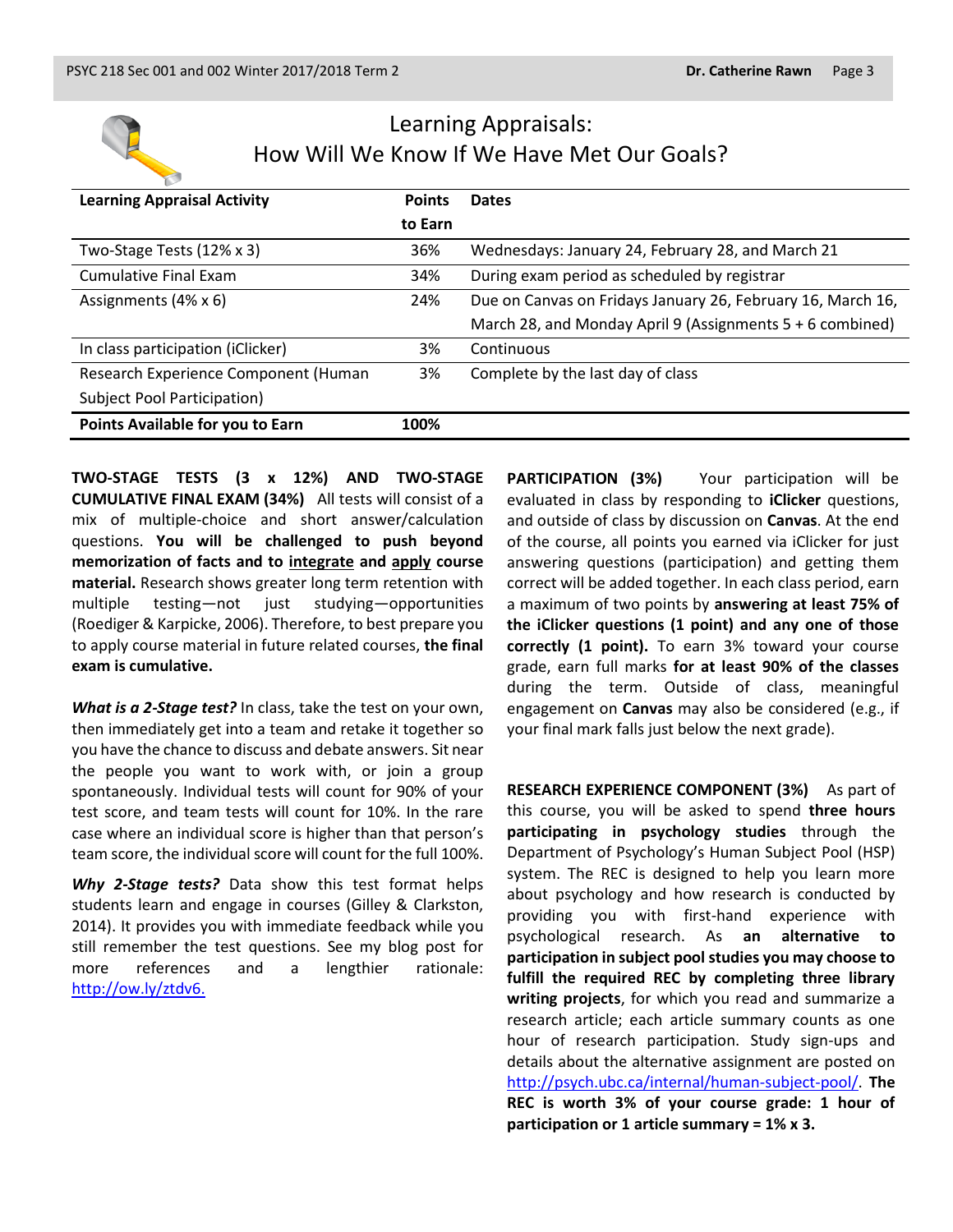### Learning Appraisals, Continued

**ASSIGNMENTS (6 x 4%)** Six lab assignments spread across the term will give you practical experience analyzing data using SPSS (a commonly used statistical software package) and reporting the results. Note that Assignments 5 and 6 will be combined at the end of the course. Each lab assignment has three components. Consult the Course Schedule on the last page of this syllabus for dates. It is possible these dates could change. You are responsible for coming to class and finding out about any changes.

**(1) CogLab or Survey**. You will be asked to spend 10-30 minutes competing an online experiment or survey. This step will allow us to generate a dataset the class will use for the assignment, and will help you develop a deeper understanding of data analysis and interpretation because you have experienced the study as a participant. *These are always due on Mondays at the start of class. Check the Course Schedule for specific dates.*

*You will lose ¼ (25%) of your assignment grade (i.e., 1% of your final course grade) for each CogLab or Survey you do not complete by the due date and time.* You will not be able to make up lost marks because of failure to complete a component on time. **See Canvas for links to the CogLab experiments and survey.**

**(2) Student Guide to SPSS and In-Class SPSS Labs.** It is important to read the appropriate chapter(s) for each lab assignment in Cuttler's *A Student Guide to SPSS (2nd edition)*, to be announced on Canvas and in class. These chapters provide detailed information about how to perform all the SPSS functions you will need for the assignments, including screen shots from SPSS. Five times during the term, class time will involve hands-on demonstrations of how to use SPSS for the upcoming assignment. Bring (or share) an SPSSenabled computer.

**(3) Lab Assignment.** After each in-class SPSS demonstration, I will post an assignment for you to complete on your own time. All assignments will be posted on Canvas, where you will submit them. The assignments will require you to analyze and interpret the data from one of the CogLab or Surveys our class has generated. You will have about 1.5 weeks to complete each assignment. Check the Course Schedule for specific due dates.

*You will lose 1/8 (12.5%) of your assignment grade (i.e., 0.5% of your final course grade) for each day your assignment is late. Late assignments will not be accepted after 7 days.*

Lab assignments must be completed independently. You are encouraged to meet with your Teaching Fellows during their office hours if you require assistance with the assignments. You may also use the discussion boards on Canvas to discuss with your Teaching Fellows and peers any issues you encounter while completing the assignments. Although you may ask for assistance, *you must complete the analyses and write-ups on your own. You may not share your work with other students or use another student's work.*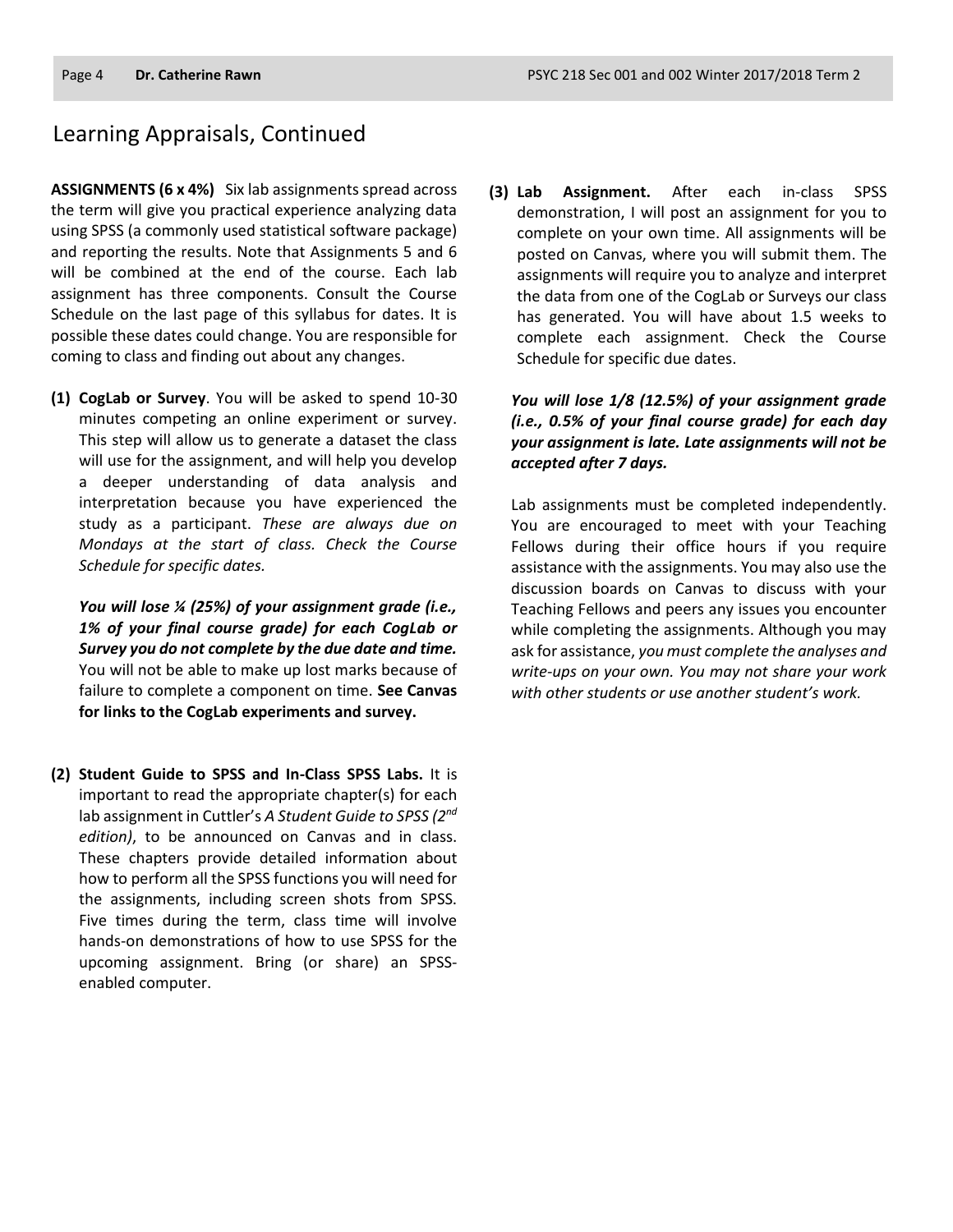### Expectations and Course Policies

*What We Expect from You*

**ATTEND CLASS** Please come to every class prepared to participate in your learning. Bring your iClicker device, paper and writing tools (in addition to a laptop, if you choose to bring one), and an open mind. *If you must miss class* you are responsible for obtaining missed notes and important announcements. You will not be able to regain participation points for missed classes.

#### **WRITE ALL TESTS AND THE CUMULATIVE FINAL EXAM**

If you must miss a test due to an extenuating circumstance like severe illness, you must submit a hard copy of the **Request For a Make-Up Exam Form** (available on Canvas) plus appropriate documentation to Dr. Rawn, as soon as possible. A makeup test will then be scheduled with a TA. **Presence at the Final Exam is** *mandatory*. If you absolutely must miss the final exam due to an extenuating circumstance like severe illness, you or your caregiver must apply for Academic Concession by contacting your Faculty's Advising Office (e.g., Arts Advising through the Centre for Arts Student Services). If you have 3 or more exams scheduled to start and finish within a 24 hour period you may request to write the second exam on a different day. However, you must give the instructor of the second exam one month notice.

**PARTICIPATE** Success in this class depends upon your active participation. **I will ask you to do only those activities that I believe will help you learn**. Class time is designed to mix lecture-based explanations of course material with demonstrations, pair and small group discussions, large group discussions, writing, iClicker questions, and feedback. Come ready.

**TREAT OTHERS RESPECTFULLY** You are expected to treat all your classmates, the teaching team, and yourself with respect at all times, both in and out of the classroom, faceto-face and in writing (e.g., on email). This includes arriving to class on time and minimizing distractions for other students.

**ACT ETHICALLY** You are responsible for your own learning. Cheating of any kind will **not** be tolerated, including dishonest use of iClicker (e.g., entering responses for an absent classmate) and copying other's work. See the syllabus section on *Ethical Conduct* for more information.

**SHARE CONSTRUCTIVE FEEDBACK** We invite you to share your ideas and suggestions with us, particularly about things we are able to change, and be open to working together to make this course a positive experience for all of us.

**USE ELECTRONICS IN THE CLASSROOM RESPONSIBLY** You may choose to use electronic devices to support your learning—not distract from it. Part of the room will be designated a "laptop-free zone" for people who wish to remain distraction-free during class.

#### *What You Can Expect from Us*

**BE AVAILABLE** We are here to help you in your choice to succeed. Visiting us in person is typically more effective than email for clearing up questions. If office hours absolutely cannot work for you, respectfully email us a few time and day options to make an appointment. Because of our class size, there may be limits on the number of appointments possible.

**POST SOME MATERIALS ONLINE** PowerPoint slides and handouts will be available *after* class on our course Canvas site. Learning Objectives will be available there before class.

**CONSIDER RE-GRADE REQUESTS** If you feel very strongly that any exam question was graded unfairly, please submit the **Re-Grade Request Form** available on Canvas. You must submit the form within 2 weeks of the date grades were made available on Canvas. I will consider your request carefully and will respond via email in approximately one week of receiving it. Re-grading may result in an increase or decrease. That re-grade is final.

**PROVIDE FEEDBACK** We will endeavour to provide you with feedback on learning appraisals as promptly and as with as much detail as possible, given the size of our class.

**ACT RESPECTFULLY & ETHICALLY** At all times, we aim to treat each of you with respect, and to make all course decisions with the highest standard of ethics in mind. If you feel you are being treated unfairly or disrespected by us or a classmate, we invite you to talk to us so we can sort out the issue together. To be clear: such a discussion would not impact your grade.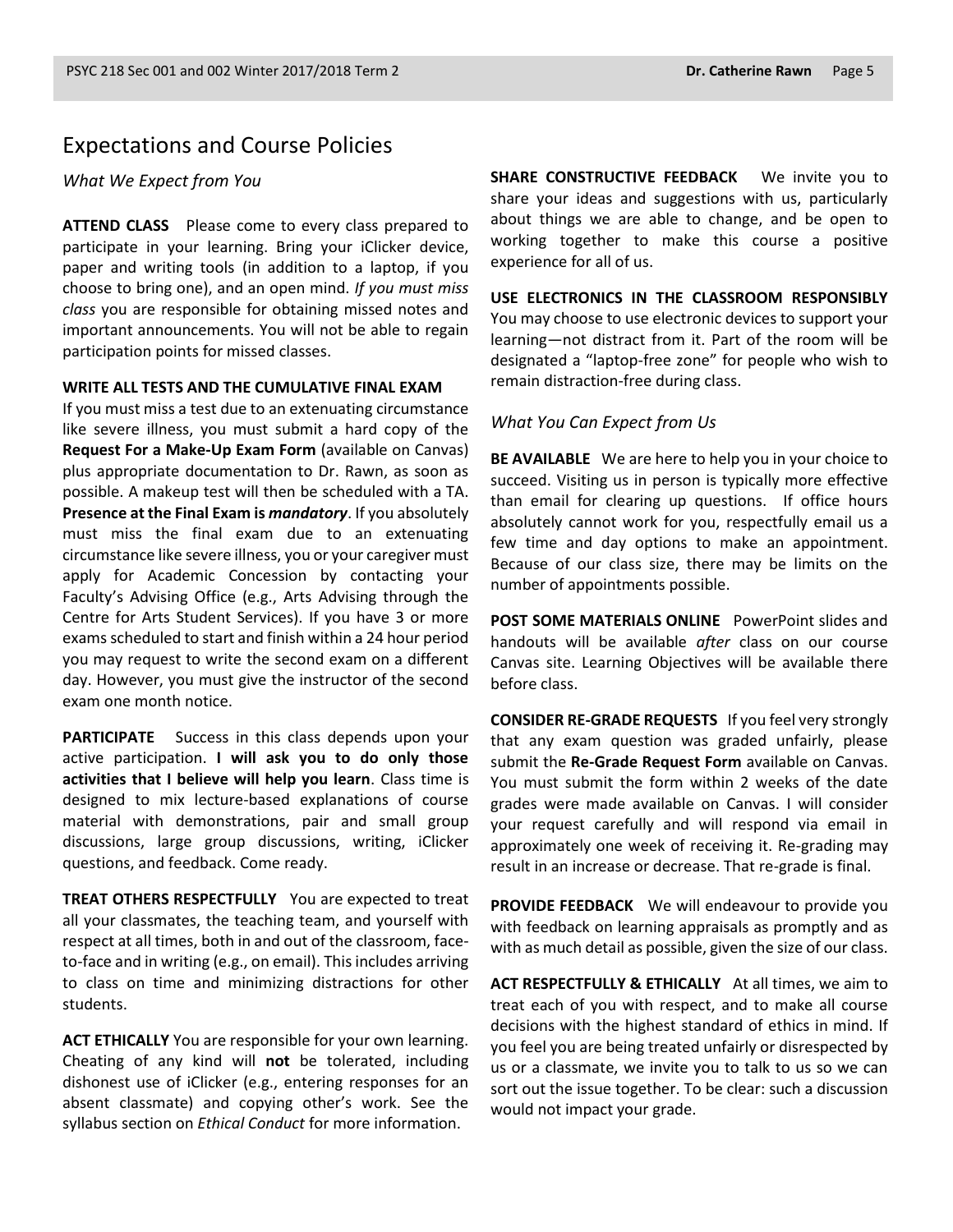### Tips for Success: Choosing to Learn!

I believe you can master this course material, *if you consistently choose to put in the effort required to do so.* Here's a rough guideline for how much time you should be spending on this course this year: **3-5 hours out of class for every 1 hour in class.** Note that some people will need more time than this.

What can you do *in class*?

- **Take notes** about what's being discussed, using what's on the slides to guide and organize your notes. (Don't just copy down what you see on the slides; you'll get those words later!).
- **Keep focused**. For example, avoid bringing a computer (or sitting behind someone else's) if it will be a distraction for you. Get adequate sleep and nutrition.
- **Actively participate in activities, demonstrations, and discussions; thoughtfully answer iClicker questions**. The point of all of these is to help you think about the material so you can master it and make it meaningful for your life.
- **Ask questions**. Be brave! If you would like clarification or are interested in how a concept connects or applies in some way… ask it!

What can you do during those 9-15 hours per week you spend on this course *outside class?*

- **Complete Assignments.** It might feel like assignments are an extra task, but completing them *is studying!* You will need to link concepts together and apply them to real examples. You will need to calculate and explain and interpret the results you find using our course material. What could be a better way to study?
- **Add to your class notes.** Fill in any missing gaps before you forget! Integrate your notes with the slides posted on our Canvas course website. *Build your notes so you can use them to study later.*
- **Come to office hours and post questions on Canvas.** Get to know your Leaders in Learning, ask questions about course material, and find out more about psychology and statistics.
- **Prepare for the next deadline.** There are many components and deadlines to track. Stay organized and plan ahead to set yourself up for success.
- **Actively read the text**. For example, convert section headers into questions to help you identify the most important points to write. Take every chance to test yourself (Bjork & Bjork, 2011). For example, complete "Practice Problems," "Questions and Problems," and quiz yourself on the "Important New Terms." After each chapter, close your book and freely recall everything you can remember, then go back and check what you got and what you missed (Karpicke & Blunt, 2011). *Build your notes so you can use them to study later.*

 **Test yourself using learning objectives from class and the text**. What should you be able to do with the course material? Learning objectives are meant to help you answer this question so you can study more effectively.

## Learning Tools to Investigate



I encourage you to take responsibility for your learning and check out what these resources have to offer.

**ONLINE STATISTICS RESOURCES** Psychology doesn't own the topic of statistics. Many resources exist online to help people better understand statistics. The videos linked here [https://www.learner.org/courses/againstallodds/unitpages](https://www.learner.org/courses/againstallodds/unitpages/index.html) [/index.html](https://www.learner.org/courses/againstallodds/unitpages/index.html) might not use examples from psychology directly, but they might be helpful for you to understand some concepts in our course.

**TIME MANAGEMENT** Search online for productivity and project management tools and apps (e.g.[, https://trello.com,](https://trello.com/) [https://www.rescuetime.com/,](https://www.rescuetime.com/) [https://todoist.com\)](https://todoist.com/). Give yourself enough time for papers with [http://assignmentcalculator.library.ubc.ca,](http://assignmentcalculator.library.ubc.ca/) and master many other aspects of academic life <http://learningcommons.ubc.ca/student-toolkits/>

**UBC ACADEMIC REGULATIONS** Information about academic regulations, course withdrawal dates and credits can be found in th[e University Calendar.](http://students.ubc.ca/calendar/academicyear.cfm)

**LEARNING COMMONS** is UBC's online hub for study and research support. This interactive website provides you with a wealth of academic resources, from tutoring and workshops to study groups and online technology tools. It also offers plenty of information on a variety of academic topics, and links to nearly all of the academic resources offered at UBC. Make the Learning Commons your first stop for all things academic! [http://learningcommons.ubc.ca](http://learningcommons.ubc.ca/)

**PHYSICAL OR LEARNING DISABILITIES** UBC is committed to equal opportunity in education for all students and so are we! If you have a documented disability that affects your learning in the classroom or your performance on tests or exams, please **contact Access & Diversity** in Brock Hall 1203, 1874 East Mall, Contact: 604.822.5844, [www.students.ubc.ca/access.](http://www.students.ubc.ca/access) **If your disability requires extra exam time, meet with Dr. Rawn as soon as possible to discuss accommodation options for the two-stage exams.**

**TUTORS** Some students who have done well in this course in the past are serving as tutors for hire. More information will be available in the first few weeks of class.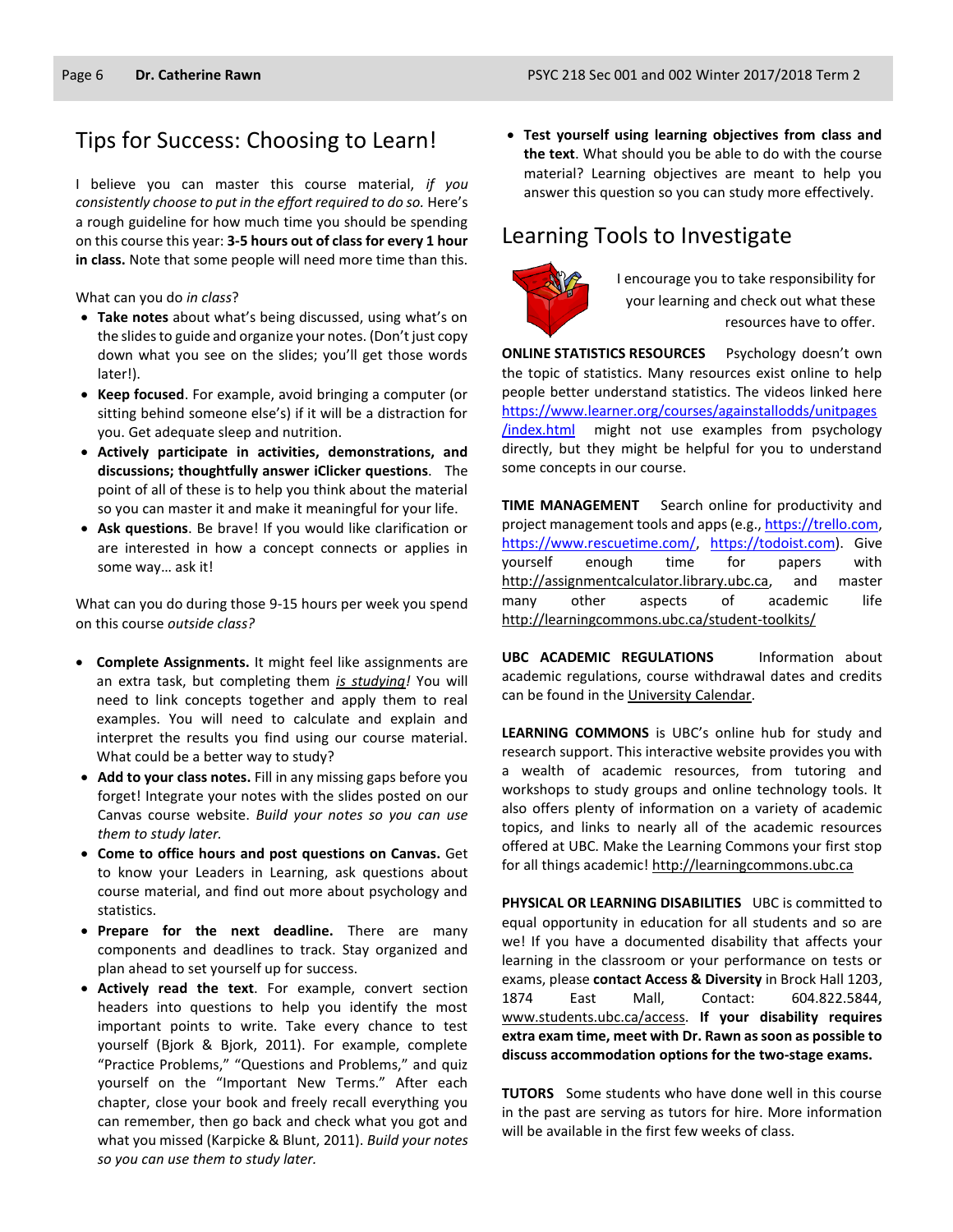# Psychology Department Grading Policies

*To meet department policy, the typical student demonstrating adequate performance on learning appraisals will earn around 63-67% in this course.* 

*Read on for details.*

In order to reduce grade inflation and maintain equity across multiple course sections, all psychology courses are required to comply with departmental norms regarding grade distributions. According to departmental norms, the average grade in a 100- and 200-level Psychology courses are 67 for an exceptionally strong class, 65 for an average class, and 63 for a weak class, with a standard deviation of 14. The corresponding figures for 300- and 400-level classes are 70, 68, and 66, with a standard deviation of 13. **Scaling** may be used in order to comply with these norms; grades may be scaled up or down as necessary by the professor or department. Grades are not official until they appear on a student's academic record. You will receive both a percent and a letter grade for this course. At UBC, they convert according to the key below:

| A+        | 90-100% | C+ | 64-67%    |
|-----------|---------|----|-----------|
| A         | 85-89%  | C  | 60-63%    |
| А-        | 80-84%  | C- | 55-59%    |
| $B+$      | 76-79%  | D  | 50-54%    |
| B         | 72-75%  | F  | $0 - 49%$ |
| <b>B-</b> | 68-71%  |    |           |



# Faculty of Arts Guidelines for Grading Criteria

You are earning a degree at a highly reputable postsecondary institution. Therefore, criteria for success are high. The Faculty of Arts offers the following guidelines (also available on [this](http://legacy.arts.ubc.ca/faculty-amp-staff/resources/courses-and-grading/grading-guidelines.html) website) that broadly characterize the kind of work that is generally associated with the main grade ranges. These characteristics help to put the Psychology Department Grading Policies into context. Note that adequate performance is in the C range, which is the typical class average.

**A RANGE:** *Exceptional Performance.* Strong evidence of original thinking; good organization in written work; capacity to analyze (i.e., break ideas down) and to synthesize (i.e., bring different ideas together in a coherent way); superior grasp of subject matter with sound critical evaluations; evidence of extensive knowledge base.

**B RANGE:** *Competent Performance.* Evidence of grasp of subject matter; some evidence of critical capacity and analytic ability; reasonable understanding of relevant issues; evidence of familiarity with the literature.

**D-C RANGE:** *Adequate Performance*. Understanding of the subject matter; ability to develop solutions to simple problems in the material; acceptable but uninspired work; not seriously faulty but lacking style and vigour.

**F RANGE:** *Inadequate Performance.* Little or no evidence of understanding of the subject matter; weakness in critical and analytical skills; limited or irrelevant use of the literature.

*Consider these characteristics when making choices about the quality of work you submit in all learning appraisals, in this and any other course.*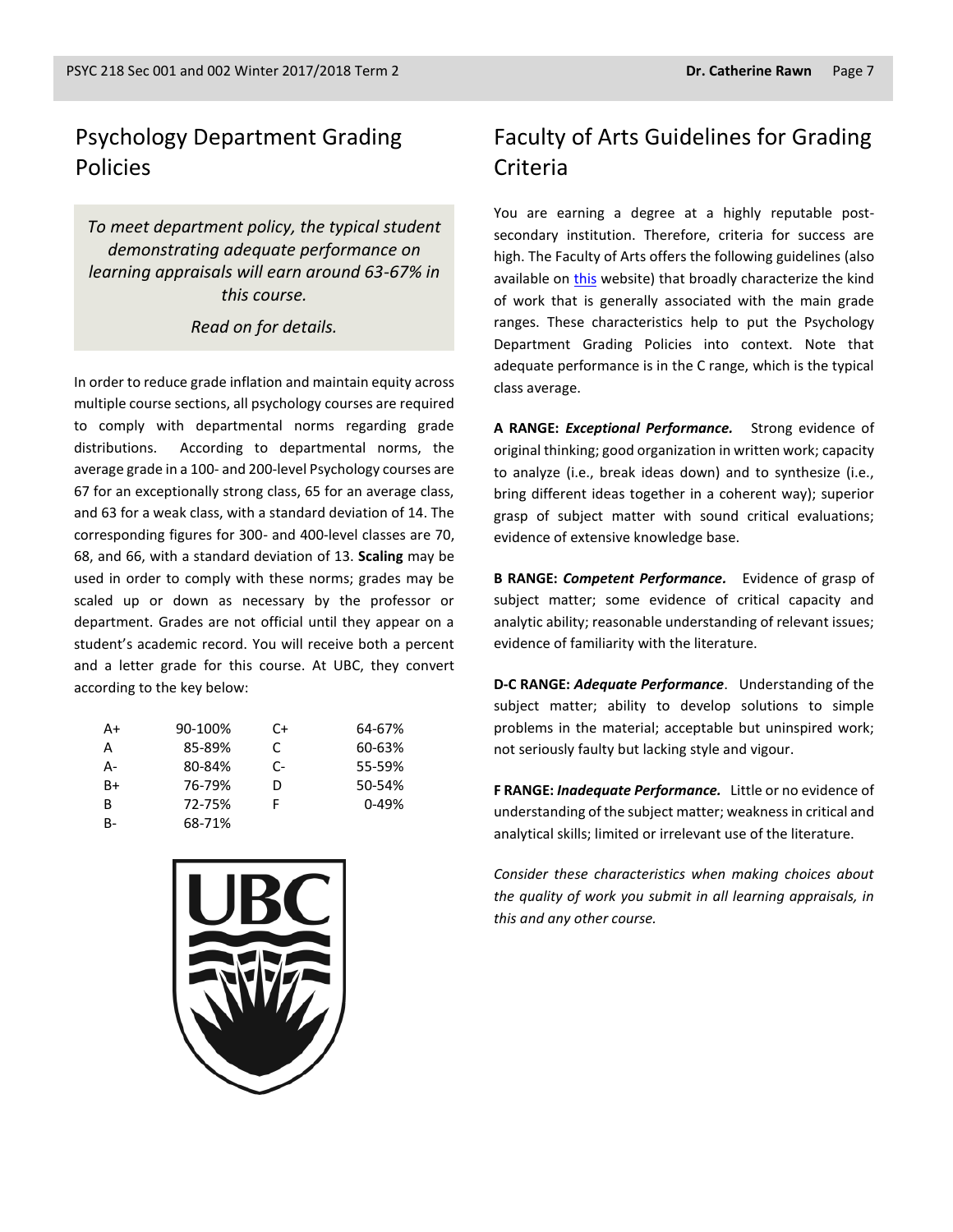### Ethical Conduct: Practices and Policies

Don't Cheat. Don't Plagiarize. It's Not Worth It. Read on for Key Definitions, Consequences, and Ways to Act Ethically

The consequences for unethical conduct are more severe than you may think: you may fail the assignment or test, you may fail the course, you may be expelled from University, and unable to attend any other postsecondary institution in the future. Think about the longterm implications of that outcome in your life.

#### **Psychology Department's Position on Academic Misconduct**

Cheating, plagiarism, and other forms of academic misconduct are very serious concerns of the University, and the Department of Psychology has taken steps to alleviate them. In the first place, the Department has implemented software that can reliably detect cheating on multiple-choice exams by analyzing the patterns of students' responses. In addition, the Department subscribes to *TurnItIn* — a service designed to detect and deter plagiarism. All materials (term papers, lab reports, etc.) that students submit for grading will be compared to over 5 billion pages of content located on the Internet or in TurnItIn's own proprietary databases. The results of these comparisons are compiled into customized "Originality Reports" containing several, sensitive measures of originality that flag instances of matching text suggesting possible plagiarism; instructors receive copies of these reports for every student in their classes.

During exams, the instructor and invigilators reserve the right to move students in their seating arrangement with no explanation provided.

In all cases of suspected academic misconduct, the parties involved will be pursued to the fullest extent dictated by the guidelines of the University. Strong evidence of cheating or plagiarism may result in a zero credit for the work in question. According to the University Act (section 61), the President of UBC has the right to impose harsher penalties including (but not limited to) a failing grade for the course, suspension from the University, cancellation of scholarships, or a notation added to a student's transcript. For details on pertinent University policies and procedures, please see Chapter 5 in the UBC Calendar [\(http://students.ubc.ca/calendar\)](http://students.ubc.ca/calendar).

#### **Why is Academic Misconduct Treated So Harshly?**

Some people don't feel like cheating on a test or taking a sentence or two from someone else's paper without citing it is a big deal. Here's a bit of insight into why we care so much.

In the academic community—a community of which you are now a part—**we deal in ideas**. That's our currency, our way of advancing knowledge. By representing others' ideas in an honest way, we are (1) respecting the rules of this academic community, and (2) showcasing how our own novel ideas are distinct from but relate to their ideas. APA style gives us a formal way to indicate where our ideas end and where others' begin. **Welcome to the academic community. You are expected to act honestly and ethically, just like the rest of us.**

#### **Participating in the Academic Community Ethically**

What can you do to ensure you are acting ethically in this course? **First, recognize that all graded work in this course, unless otherwise specified, is to be original work done independently by individuals.** Although you can seek help from your TFs and peers while figuring out the lab assignments, *all assignments are to be completed independently.*

**Visit the Learning Commons' guide to academic integrity**  UBC offers an online guide to preventing unintentional plagiarism and organizing your writing. Visit [http://learningcommons.ubc.ca/resource-guides/avoiding](http://learningcommons.ubc.ca/resource-guides/avoiding-plagiarism/)[plagiarism/](http://learningcommons.ubc.ca/resource-guides/avoiding-plagiarism/)

**Do not copy and paste text** from other sources, including other people's work, even in a draft. Don't even read another person's lab assignment before completing your own, as you might unintentionally misrepresent those words as your own in a later draft (which would still qualify as plagiarism).

*In cases of lab assignments that have an unusually high degree of overlap in their responses, both parties will receive zero for the assignment, and both will be called in to explain. Cases of cheating will be reported to the department and the university.*

**Keep up to date with course material and prepare well.** Avoid putting yourself in panic mode come exam and deadline time. Treat every assignment and exam as a test of *your* knowledge, without any unauthorized aids of any kind.

*If you have any questions about how to seek advice from peers without crossing the plagiarism boundary, please see your Instructor or TF before handing in your assignment.*